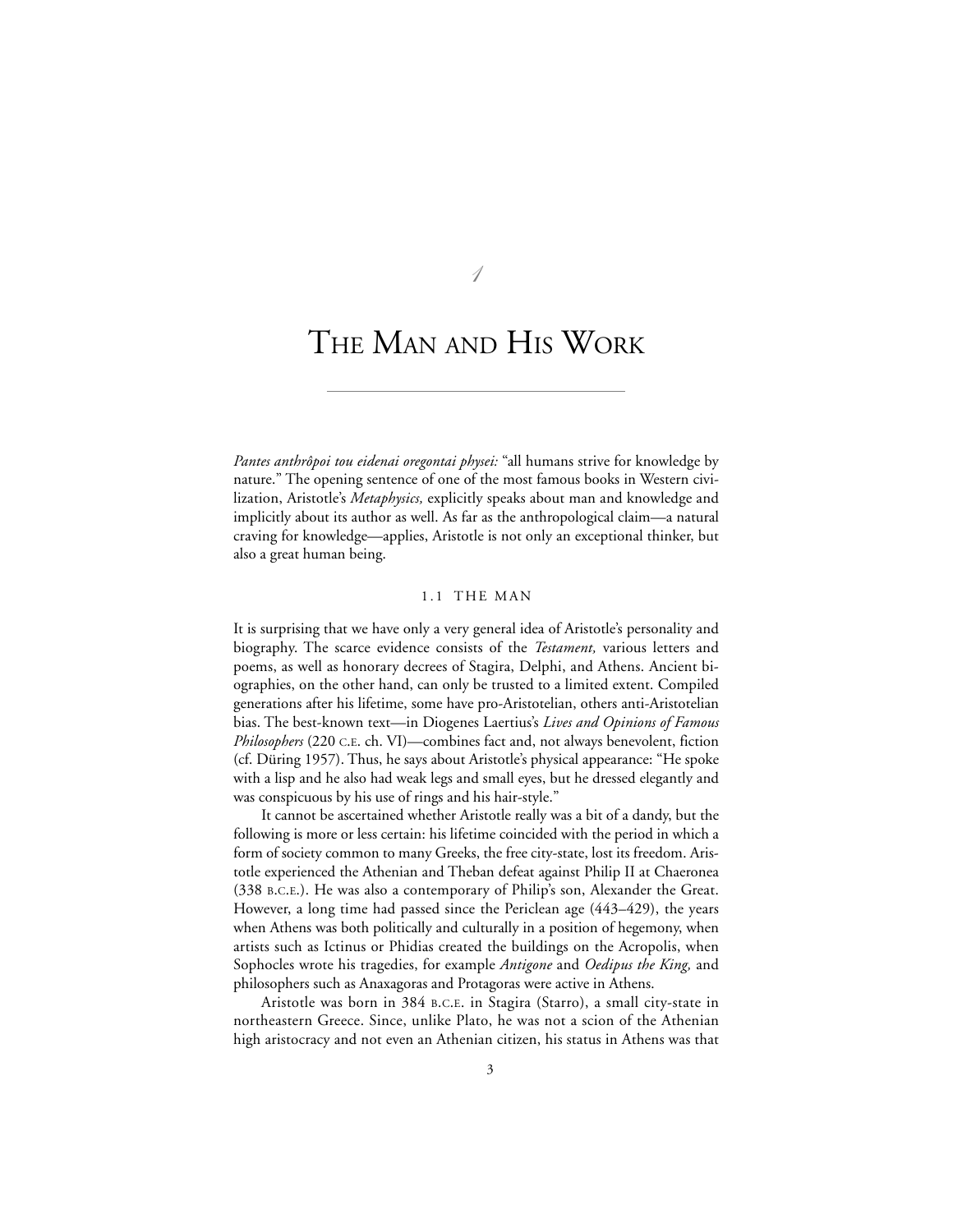## 4 ARISTOTLE

of a *metoikos* (alien resident), a foreigner with a "permit of residence," but without any political rights. Nevertheless, he was not a nobody. Born to a renowned family—his father Nicomachus was royal physician at the Macedonian court— Aristotle was given an excellent education, which was supervised by his warden after his father's early death. In 367 B.C.E., possibly because of tensions at the royal court, the seventeen-year-old Aristotle took himself to Athens, the center of Greek culture, in order to study with Plato. Plato's school, the Academy, was much more than just a public "gymnasium"; it was the intellectual Mecca for the scientists and philosophers of the time, an international meeting point and a model of the unity of teaching and research, in a way in which it has hardly ever been achieved again.

During a period of twenty years, his "first sojourn in Athens" (367–347), Aristotle familiarized himself with the questions we know from Plato's dialogues,



PLATO. Roman copy (from the reign of Tiberius) of a portrait statue made in the middle of the fourth century B.C.E. (Munich, Glyptothek)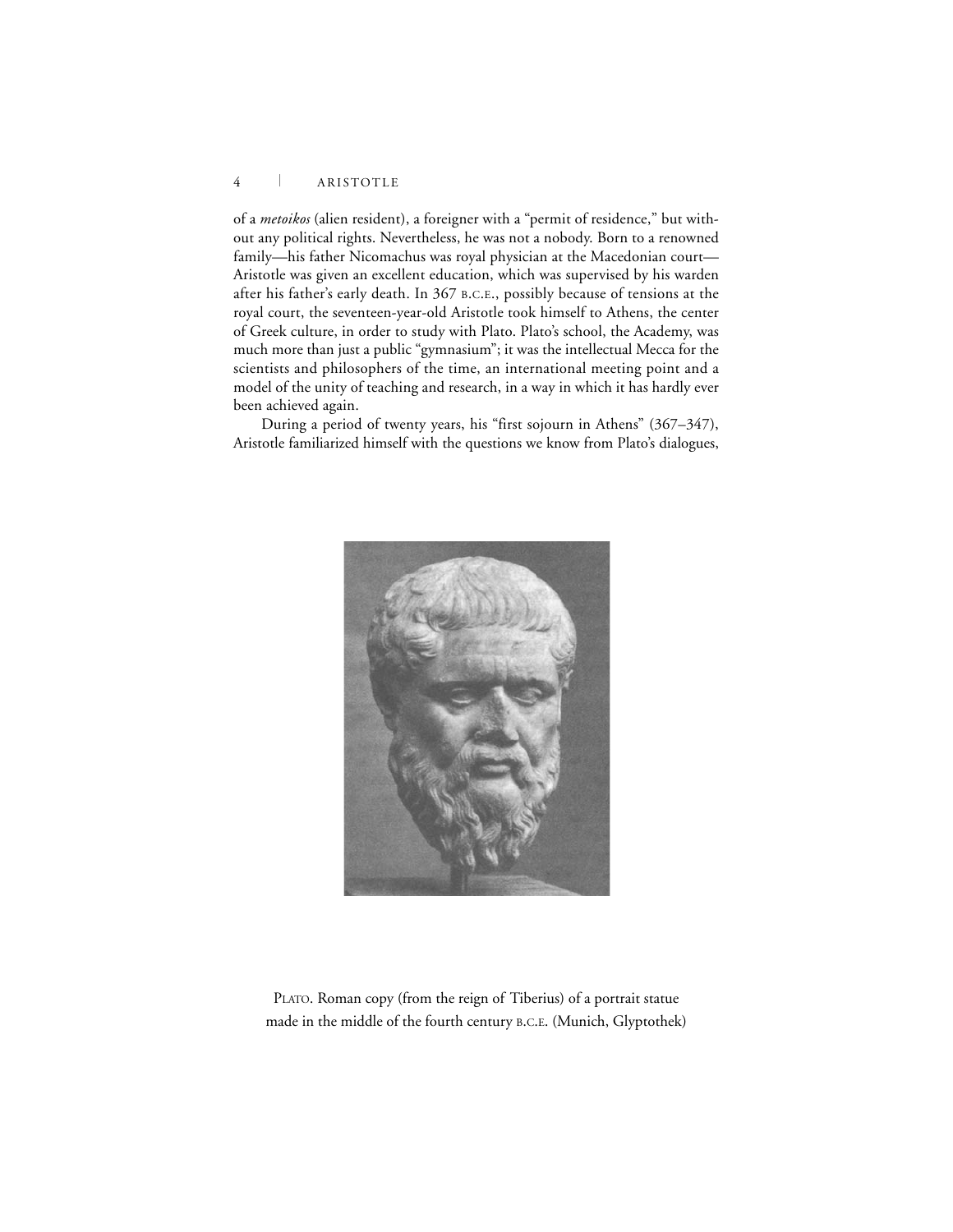including the late ones. At the same time he studied with members of the Academy such as Speusippus, Xenocrates, and Eudoxus of Cnidus. However, he did not remain a "disciple" for long: through confrontation with Plato and his colleagues he soon developed his own position. We do not know of any road-to-Damascus experience, any sudden enlightenment that turned the follower of Plato into his critic. Nor do we hear of a philosophical turning point by means of which one could contrast a late Aristotle, or Aristotle II, with an early Aristotle, or Aristotle I. In these aspects, Aristotle's intellectual biography appears remarkably straightforward and downright matter-of-fact.

During his first stay in Athens, the philosopher began to give lectures in a lecture hall provided with a blackboard, various scientific instruments, and two wall paintings, as well as astronomical tables (*Int*. 13, 22a22; *EN* II 7, 1107a33; *EE* II 3, 1220b37; *APr*. I 27, 43a35; cf. Jackson 1920). It was during this period that he produced copious collections of data, especially the first drafts on natural philosophy ("physics"), fundamental philosophy ("metaphysics"), ethics, politics, and rhetoric. It is a matter of controversy whether the writings on logic and scientific theory later combined in the *Organon,* as well as the *Poetics,* were also written during that time.

Plato, the founder and head of the Academy, was forty-five years Aristotle's senior, roughly the same age difference as that between Socrates and Plato. We have no reliable information about the relationship between "student" and "teacher," but presumably Aristotle's feelings toward Plato were similar to the latter's toward Homer. Thus, his criticism of Plato in the *Ethics* (I 4, 1096a11–17) opens almost like Plato's criticism of Homer and the poets in the *Republic* (X, 595b; cf. *Phaidon* 91b f., concerning Socrates): "Of course such an examination is contrary to us, given that those who introduced those ideas were [our] friends. However, . . . for the preservation of truth, we would seem to be obliged not to spare our own sentiments, since we are philosophers . . ." This is the basis of the later dictum *amicus Plato, magis amica veritas,* which means, loosely translated: "I love Plato, but I love truth even more." Socrates is treated with a similar combination of respect and criticism (e.g., *Metaph*. XIII 4, 1078b17–31; *Pol*. II 6, 1265b10–13). We may consider ourselves lucky that Plato was Socrates' pupil and Aristotle was Plato's, that is, that twice in a row an outstanding philosopher studied with another outstanding philosopher, developing his own views against the background of the other's well-considered views.

Aristotle did not interfere in matters of the *polis,* not least because he was a *metoikos,* but he is the founder of politics as an autonomous science. Nevertheless, he cannot avoid political practice entirely: he acted as a mediator between Macedon and various Greek cities, a task for which the "citizens of Athens" thanked him in an inscription (see Düring 1957, 215). However, sceptical about the finally unsuccessful—political vocation of the philosopher proclaimed by Plato, he did not consider such missions the "natural"extension of political philosophy.

Most of the time, Aristotle concentrated on his studies, his own research, and independent teaching. If one is to believe the evidence on the subject, he was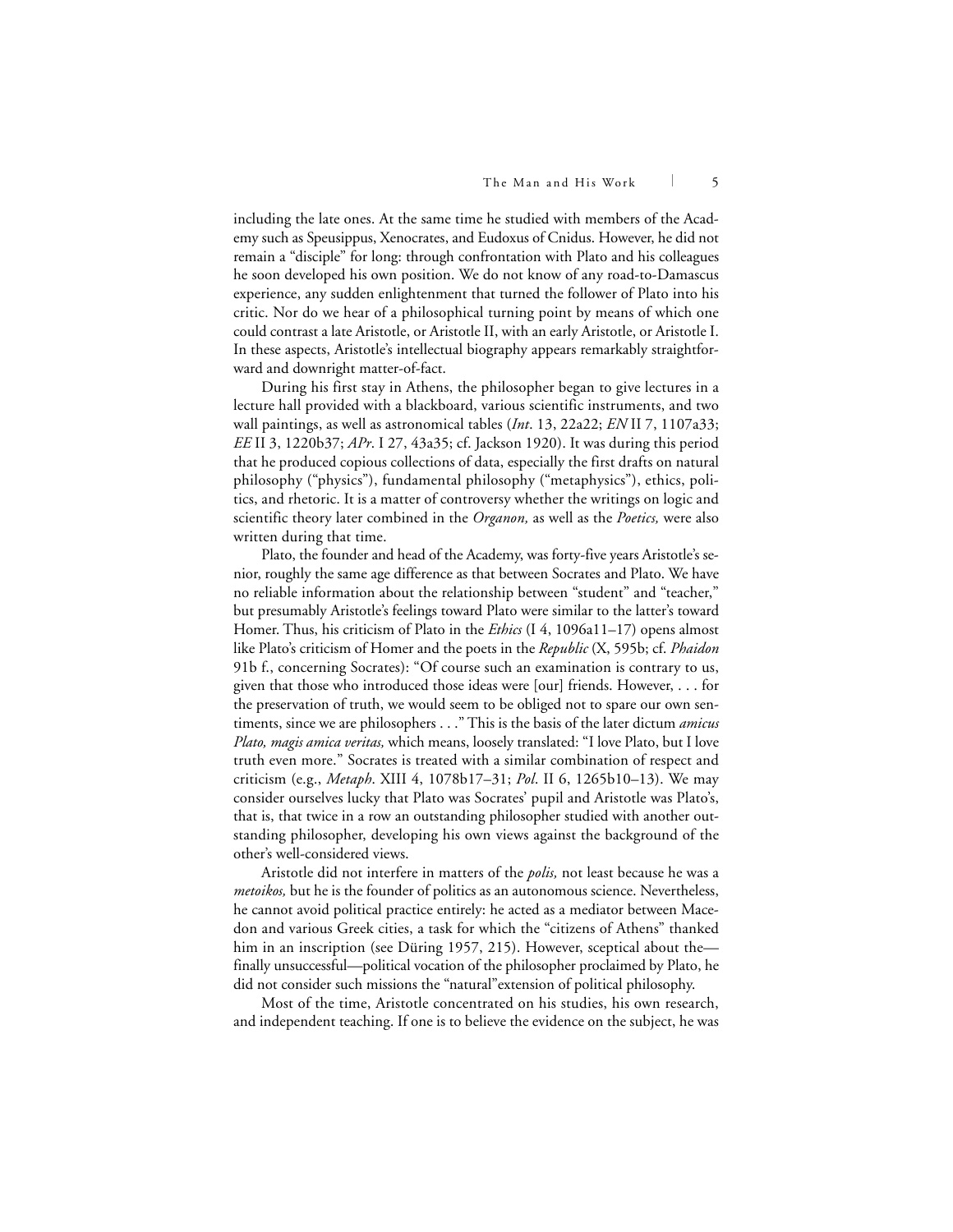a speaker endowed with incisive wit and gave clear and captivating lectures. A diligent reader, but also a collector and analytic, he is the prototype of the learned professor—not, however, in his impractical guise, but one who is open toward the world, even versed in its ways. His urbanity extended to intellectual matters: Aristotle familiarized himself not only with the views of his own "school," that is, Plato's and the Academy's, but also with the works of the Sophists, the Pre-Socratics, and the medical writers, as well as with Greek lyric, epic, and drama, and not least with the constitutions known at the time.

After Plato's death in 347, Plato's nephew and heir Speusippus (410–339) was made head of the Academy. It was not vexation, though, that made the now thirty-eight-year-old philosopher leave Athens, but political danger, given that Aristotle was considered a friend of the Macedonians, who were threatening the freedom of Greece. Since the political situation required further displacements, his life did not run as quietly as one would expect given the size of his œuvre. Aristotle's ability to keep to his lifework, that is, research, even under adverse circumstances, is astonishing.

Together with other members of the Academy, he spent the beginning of the following twelve "years of travel" (347–335/4) with a former fellow-student, Hermias of Atarneus. Generously provided with all the necessities by this ruler of the city of Assus in Asia Minor, Aristotle was free to devote himself to philosophy and the sciences. It was presumably in Assus that he met his later collaborator and friend, Theophrastus of Eresus (*c*. 370–288). The philosopher married Pythias, Hermias's sister (or niece), with whom he had a daughter of the same name, followed by a son, Nicomachus. It was probably in the years spent away from Athens that Aristotle collected the wealth of zoological material that, together with the research related to it, would make his reputation as an outstanding zoologist.

After Hermias's death in 345, he moved on to Mytilene on Lesbos. Two years later, upon the request of King Philip, he took charge of the education of the thirteen-year-old Alexander. It is an extraordinary situation that one of the greatest philosophers should take on the responsibility for one who was to become one of the greatest rulers. Nevertheless, Aristotle does not mention his unusual student anywhere in his works, although he is said to have written a text with the title *Alexander, or On the Colonies,* and, more importantly, to have opened an access to Greek culture for his student. For example, he had a copy made of Homer's *Iliad,* which Alexander, an admirer of its protagonist, Achilles, took with him on his campaigns. Aristotle also seems to be partly responsible for the fact that Alexander took Greek scientists along in order to pursue cultural and scientific interests as well as military aims. It would seem, however, that a letter to Alexander, preserved only in Arabic, is spurious (Stein 1968): it is one of the oldest princes' codes, containing advice to Alexander on his behavior toward his subjects, the foundation of Greek cities, and the question whether the Persian nobility should be relocated by force. It culminates in the vision of a world state, a *kosmo-polis* (see ch. 15. 3).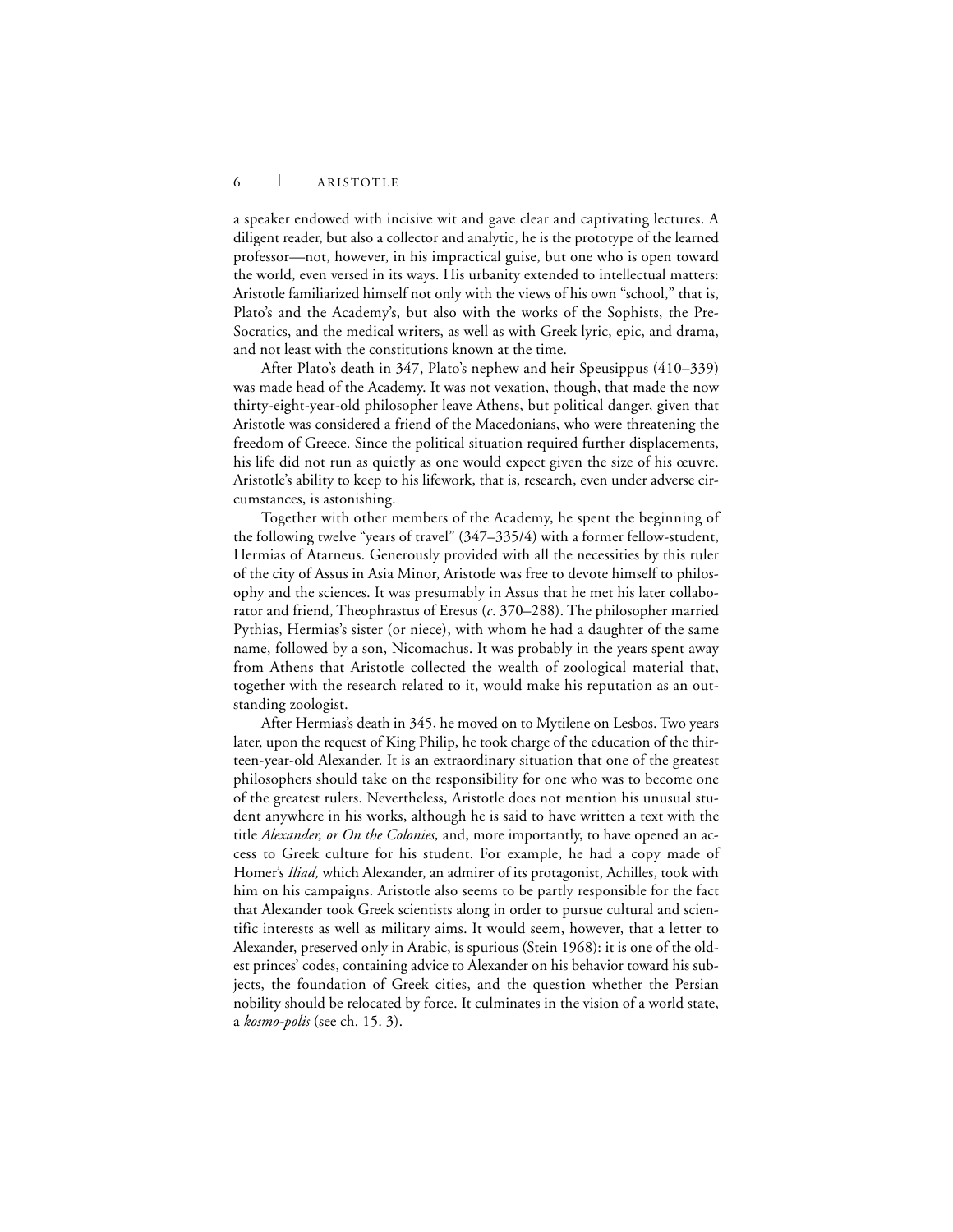

DETAIL (ALEXANDER) OF A BATTLE BETWEEN ALEXANDER THE GREAT AND DARIUS. Pompei, House of the Faun; probably based on an original by Philoxenus of Eritrea

Toward the end of his "years of travel," Aristotle accepted a commission for Delphi to compile a list of victors of the Pythian Games. The fact that he was given this honorable commission demonstrates his scientific renown—and his acceptance of it documents once again his far-reaching intellectual curiosity in adding historiography to his other lines of research. He was awarded a decree of honor for his achievement which was, however, revoked in the anti-Macedonian rebellion of 323.

After Greek resistance against Macedonia had been broken by the destruction of Thebes (335), Aristotle, by then almost fifty, returned to the place of his earlier studies. This was the beginning of the "second sojourn in Athens" (335/4–322). Three or four years earlier Xenocrates—a philosopher far inferior to Aristotle in knowledge, acumen, and intellectual flexibility—had been elected leader of the Academy. It cannot be proved that this election led to the split from the Academy, but it is not implausible. In any case, during the following twelve years Aristotle worked at the Lyceum *(Lykeion)* near Mount Lycabettus, a gymnasium open to everyone. Because of its architecture it is also called *Peripatos,* which originally meant "walk," but later came to mean "roofed gallery" or "hall for strolls and discussions."

It remains uncertain whether the circle that formed around Aristotle there consolidated into a firm unit for teaching and research, into a working team. What certainly did not develop is something like a university with a fixed curriculum,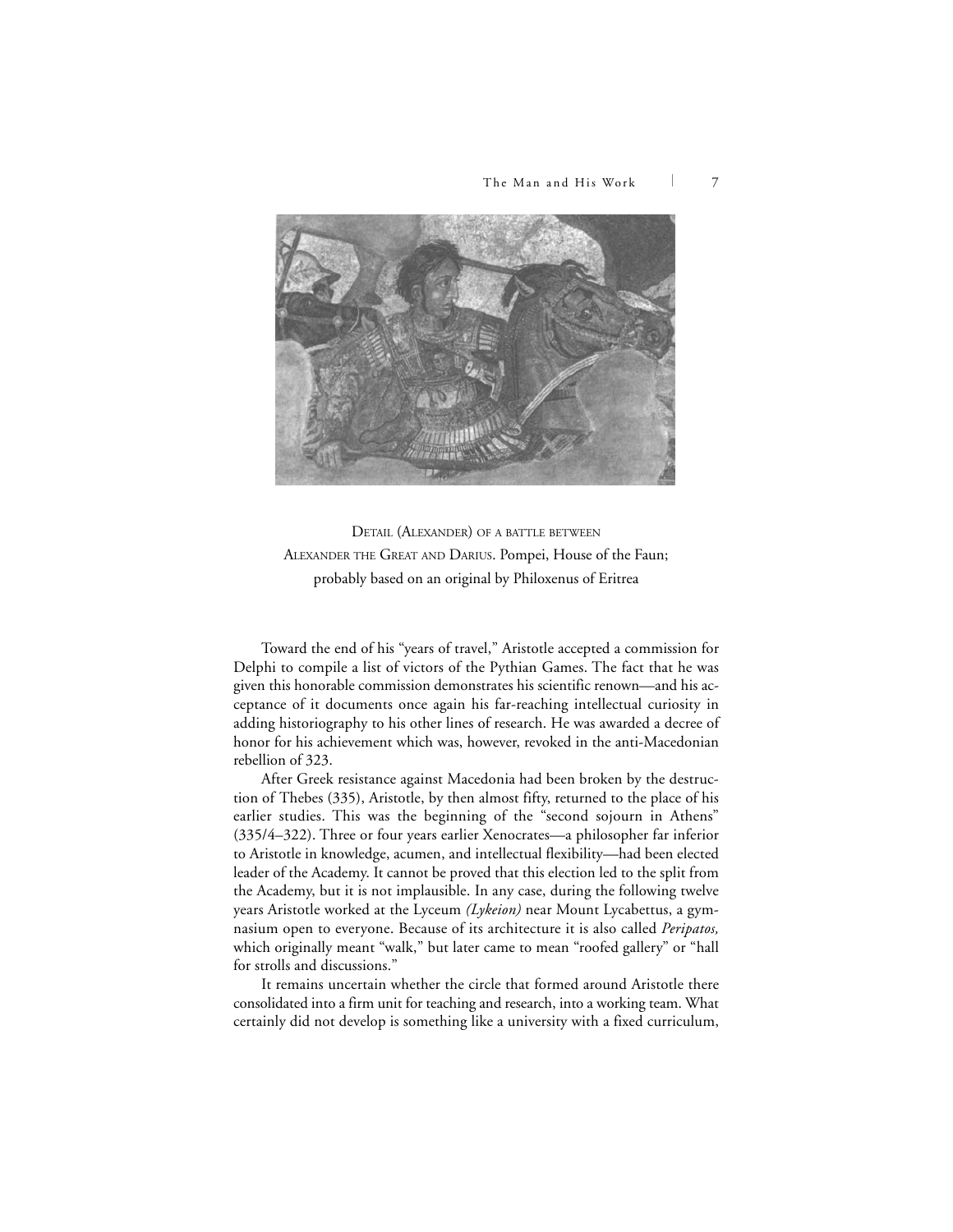### 8 ARISTOTLE

exams, and academic degrees. Not even a formal foundation of the school took place, since, as an alien, Aristotle was not entitled to acquire property. In "nationalist"Athens he always remained a suspect stranger, and just one foreign scientist among many as far as Athenian intellectual life is concerned. Aristotle brought his library, which was of extraordinary size for his times, to the Lyceum, as well as a considerable amount of scientific instruments. In the course of public lectures the philosopher kept up the unity of teaching and research familiar from the Academy—he revised earlier drafts of his thoughts and elaborated a mature version of his didactic writings. He also evaluated his collections of data. Not least, he organized his research by delegating certain areas of research to friends and colleagues, such as Theophrastus, Eudemus of Rhodes, and Meno.

After Alexander's death in June 323, Aristotle left Athens again. Although his political philosophy was, if anything, contrary to Macedonian interests, he was nevertheless afraid of becoming a victim of anti-Macedonian intrigue. He had also been charged with impiety *(asebeia),* the same accusation that had brought about Socrates' death. Hinting at the fate of that "best, wisest and most just man among those alive at the time"(Plato, *Phaidon* 118a), he is said to have justified his



SOCRATES. Copy of a Hellenestic bust (Rome, Villa Albani)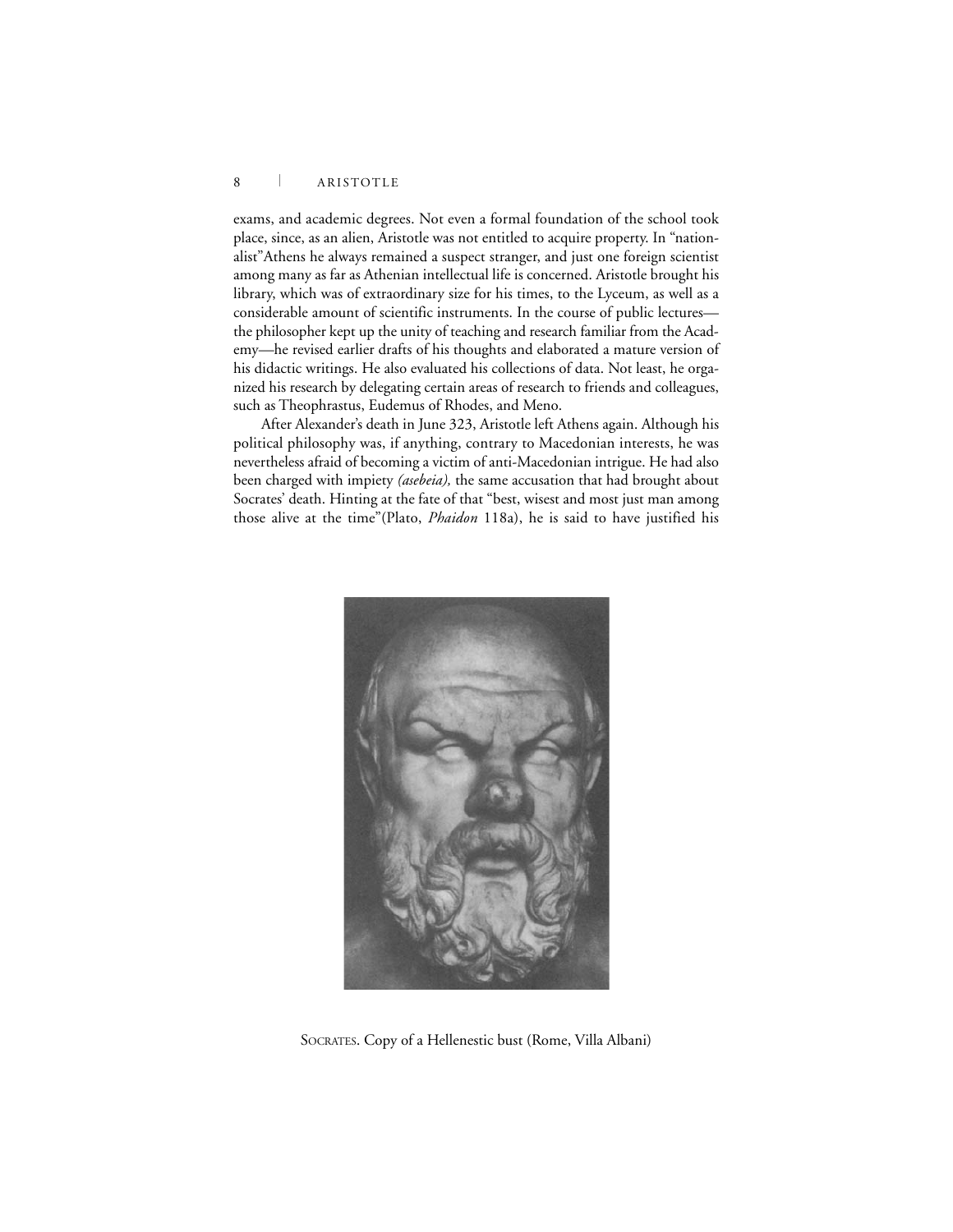departure from the city by saying that he would not allow the Athenians to sin against philosophy for a second time (Aelian, *Varia historia* III 36). Aristotle retreated to his mother's house in Chalcis on Euboea and shortly thereafter, in October 322, died of an unspecified illness at the age of sixty-two.

In the *Testament* (Diogenes Laertius, ch. V 1, 11–16) we encounter a considerate man who cares for the well-being of his family. The Macedonian general Antipater, Alexander's governor in Greece, is appointed as executor, Theophrastus as Aristotle's successor at the Lyceum. Aristotle expresses his wish to be buried next to his wife Pythias, and makes arrangements for relatives and servants.

We have portrait busts of Aristotle made at the time of the Roman Empire but based on a Greek original, presumably one made by Lysippus, court sculptor to Alexander the Great, at his master's command. They show Aristotle, aged about sixty, with a beard, wide mouth, strong lower lip and—as the iconographic expression of his outstanding intelligence and powers of concentration—a conspicuously protruding forehead. In the biographical tradition of antiquity one finds the epithets "the reader"(*anagnôstês*: Vita Marciana 6) and "the spirit of (scholarly) discussion"(*nous tês diatribês*: Philoponus, *De aeternitate mundi* VI 27).



ARISTOTLE. Roman copy based on a fourth-century B.C.E. statue (Vienna, Kunsthistorisches Museum)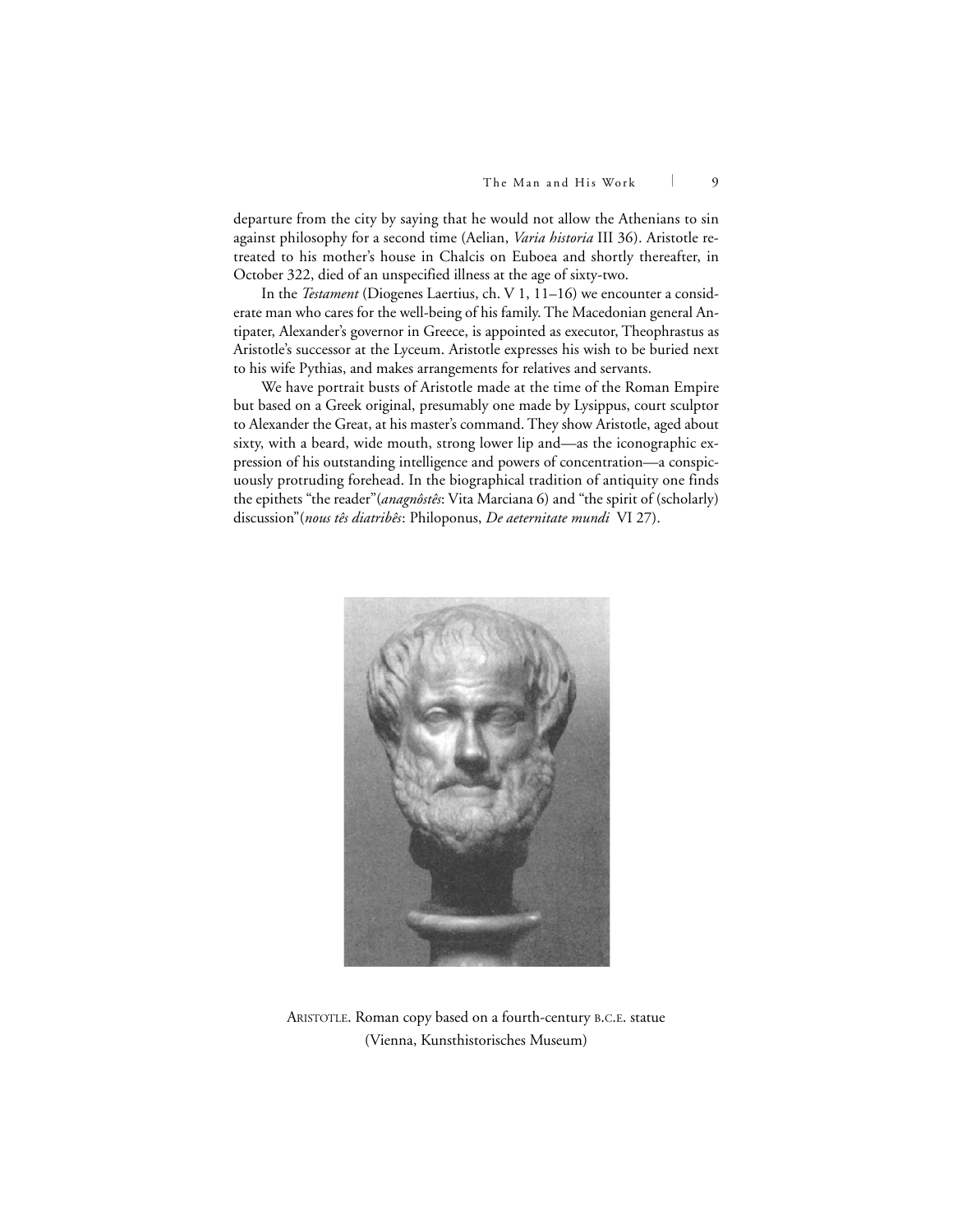#### 1.2 THE WORK

Diogenes' list of Aristotelian works mentions 146 titles, but this does not include two of the works considered most important by us, the *Metaphysics* and the *Nicomachean Ethics*. If one believes the author's count of 445,270 lines and adds the two treatises not mentioned by him, the result is one of almost incredible productivity (even considering the quantity only), an œuvre the equivalent of forty-five volumes of about three hundred pages each. As Aristotle's works were not protected as carefully as Plato's, it seems that less than one-quarter has survived, still amounting to an impressive ten volumes. (On the ancient lists of Aristotle's works, see Moraux 1951.)

Aristotle's writings fall into three genres. Some, stylistically elaborate, texts address educated laymen. Since the audience were outside (*exô* in Greek) the school, these writings are called exoteric or, as they also addressed a larger circle *(kyklos),* encyclical writings. Among these are the *Protreptikos,* a hortatory text for philosophy, and also many dialogues, such as *On Philosophy, On Justice,* and *On the Poets.* Apart from these "popular"writings there are "professional"texts, the *pragmateiai* or treatises, also called esoteric writings, because they address students and colleagues "inside"(Greek: *esô*) the school. Surprisingly these only treat some central topics very briefly. This can be explained by the fact that Aristotle has already dealt with these topics in his exoteric writings and presupposes a knowledge of themthese writings were, after all, available in the book trade. The third genre consists of collections of research material—about the tenets of earlier philosophers, research into nature (in particular zoology), about politics, proverbs, Homeric questions, etc. The collection of performance dates of the "tragedy competitions," the so-called *Didaskalia,* is lost, and of the most famous collection, that of 158 Greek constitutions, we have only the *Constitution of Athens*.

When comparing the extant works with Plato's, one must not forget that in Aristotle's case all writings of specific literary value, apart from a few fragments, were already lost in late antiquity. In Plato's case, however, what we know are specifically the works of literature, namely, the dialogues. One could blame this state of transmission entirely on the vicissitudes of history, but it may also be the case that Aristotle's dialogues were not transmitted because they did not hold their ground against this outstanding model. Cicero, who is of the greatest importance for the transmission of Greek culture, appears to be following the Aristotelian dialogues particularly closely. Nevertheless, it cannot be denied that, apart from Aristotle and Cicero, attempts to imitate Plato's art of the dialogue in philosophy e. g., in Augustine, Abelard, Ockham, Galileo, Hume, or Leibniz—all seem to fall short of Plato's standards.

Matters are different with the writings intended for school use. At an intermediate level between lecture transcripts and structurally as well as stylistically refined works, they prepare the way for another textual genre developed by Aristotle, that is, the treatise, which can be "imitated"without problems and still is the form in use for science and philosophy. As far as we know, Aristotle wrote down his most essential thoughts in this form. This could result in a third, internal, reason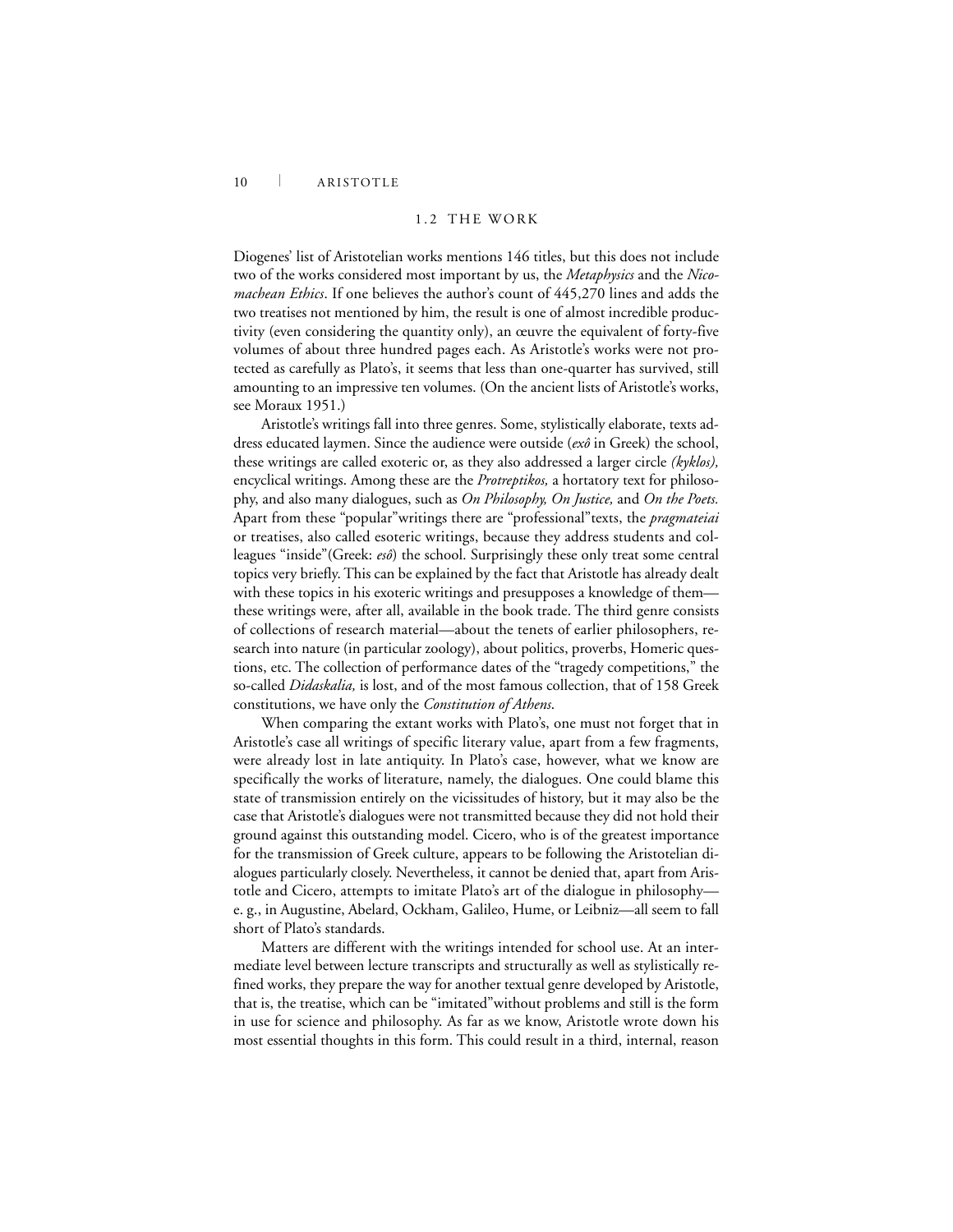for the state of transmission: there was no longer a philosophical need for transmitting the dialogues as well. Nevertheless, the loss of the dialogues is regrettable. Firstly, it would be interesting to know which thoughts Aristotle intended to make accessible to a wider audience. Secondly, one would like to get to know their literary qualities, given that Cicero praises their "golden stream of speech"(*flumen orationis aureum*: *Academica* II 119), by which he means the rhythmically and syntactically refined style of an only slightly elevated colloquial language.

It would seem that of the "treatises"only the *Historia animalium,* the *Zoology,* is conceived for a reading, rather than listening, audience. The *Prior Analytics* and the *Nicomachean Ethics,* too, are carefully developed, without the leaps of thought or mere hints that can be found in other didactic writings. However, the majority of Aristotle's treatises are notebooks or either lecture notes or transcripts of lectures, not intended for publication. Presumably most of them are revised versions of a first draft, often made by Aristotle himself, but partly by Theophrastus and other pupils. Therefore, one can expect various layers of text, but also some reorganizing, excurses, annotations, and references. It appears, though, that Aristotle made final, revised versions of some texts, not only the *Nicomachean Ethics* but also the *Categories,* the *Topics,* and the *Analytics*. It is odd that there are several texts on some of the topics, in particular on ethics, on which we have the *Nicomachean Ethics,* the *Eudemian Ethics,* and the *Great Ethics* (the *Magna Moralia,* whose authenticity is disputed).

With great acumen and no less polemic spirit, learned philologists—called to the fore by the state of transmission of the didactic writings—have suggested a plethora of attempted datings, hypotheses of development, and textual emendations (conjectures). However, their work always involves the risk of losing sight of the actual philosophical content, and in spite of all this erudition the chronology of the works still remains disputed. Only the following is generally accepted: The *Topics,* one of the oldest treatises, was written before both the *Categories* and the *Prior Analytics;* the *Rhetoric* and—perhaps—the *Poetics* are both early works; the writings on biology and metaphysics refer to an early form of the logic and theory of proof (contained in the *Topics*), while the *Analytics* present a relatively mature elaboration of these. The *De generatione animalium* is the latest work on biology; as far as ontology is concerned, the *Categories* precede the *Metaphysics,* and within practical philosophy the *Nicomachean Ethics* must be written after the *Politics*.

Given that Aristotle only has a limited range of models at his disposal, he can be considered one of the creators of a sober scientific prose style. He is also the originator of a multitude of technical terms that, by way of their Latin translation, have become a fixed part of philosophical terminology. It has to be added, though, that the ensuing ossification has nothing to do with him. Many of his technical terms are originally questions: among the categories we find *ti*/"what," *poson*/"how big," *poion*/"of what kind," or *pou*/"where"; among the principles of motion, he mentions "made from what," "what," "whence," and "for the sake of what." In any case, Aristotle does not aim at an artificial language of philosophy, but at the specification, differentiation, and occasionally the development of expressions familiar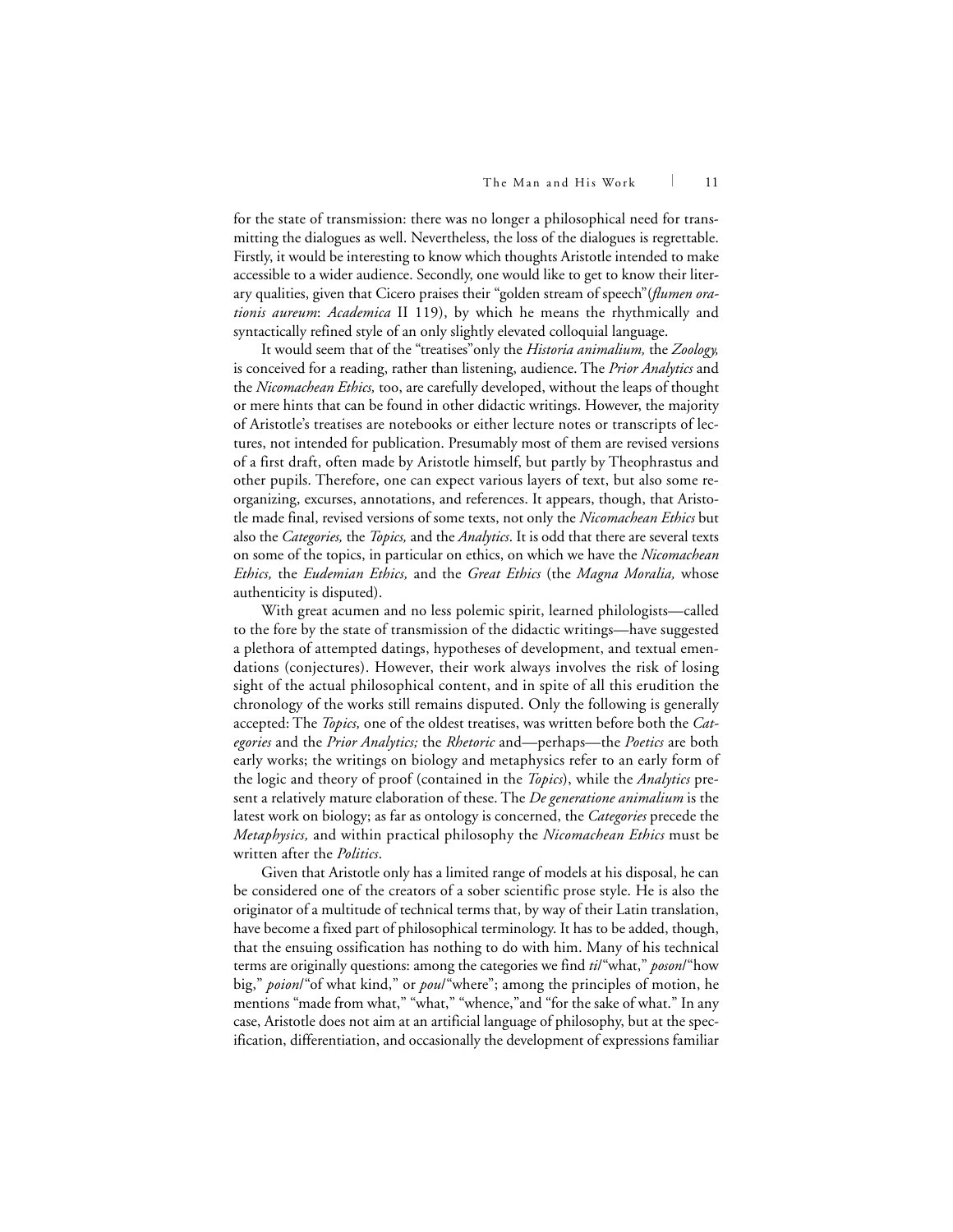from everyday language. That way he achieves a diction that is flexible and thoroughly unscholastic.

Usually Aristotle writes in a style that is clear, concise, to the point, and rich in variety—apart from some formulaic expressions. Occasionally, we even find the style praised by Cicero, for example in parts of *Metaphysics* XII, of the *Politics,* and in chapter I 5 of the treatise *On the Parts of Animals* (644b22–645a36). In general, however, the texts are dense and often elliptical, as one would expect from lecture notes, and interwoven with interpolations. They also contain abrupt transitions, and some connections remain obscure. It may be possible to read other philosophers by the section, or even by the chapter, but a precise thinker such as Aristotle needs to be studied line by line, even word by word. One needs to read, analyze, and reread, and to be able to follow his line of thought in such a way as to understand an argument that is only hinted at and to bring to philosophical life some "bone-dry" passages by illustration and by further consideration of their relevance ("What does this mean?"). However, those who confront this challenge will find access to a philosophy almost unequalled when it comes to thematic range, phenomenal wealth, conceptual acuity, and speculative power.

Unfortunately, most of this extraordinary œuvre, with the exception of the popular writings, was lost soon after Aristotle's death. The first meticulous edition of his didactic writings was not made until three centuries later, in Rome. According to ancient tradition, the editor, Andronicus of Rhodes, relied on original manuscripts, which had reached Rome by tortuous paths (see ch. 17. 1). This edition is the basis for all subsequent Aristotelian tradition, and it is essentially identical with our extant *Corpus Aristotelicum*. Through Andronicus's edition Aristotle's didactic writings quickly became widely known and commented upon, in the circle of Andronicus as well as later, in particular from the second century C.E. onward. It must not be forgotten, though, that unlike the example of Plato, there was no continual exegetic tradition for Aristotle; the first extant commentaries date to Imperial Rome.

The history of the textual tradition also has another, serious consequence: the systematic arrangement and the subdivision of the texts into four groups are not the work of the author himself, but that of his editor. Led by the idea of a philosophical system structured in a logical way, Andronicus places (1) the writings on logic and theory of science, considered as propaedeutic, at the beginning. Surprisingly, (2) the *Ethics,* the *Politics,* the *Rhetoric,* and the *Poetics* follow. Only then (3) come the writings on natural philosophy (including psychology). The final section (4) consists of texts on first philosophy, which are called "meta-physics" because of their position after (Greek: *meta*) physics, meaning, natural philosophy. On the other hand, the arrangement corresponds roughly to the ancient standard subdivision of logic—ethics—physics, which was already available to Aristotle, albeit in the inverse order (cf. *Top*. I 14, 105b20f.). The fact that, later, Andronicus's second section, ethics, was placed last, has remained there since, and is often disregarded, reflects the low esteem of practical compared to theoretical philosophy prevalent among some philosophers, although not shared by Aristotle.

Even after this rearrangement Andronicus's idea of a system was kept alive. Not infrequently it is the basis for a rigid Aristotelianism determining interpreta